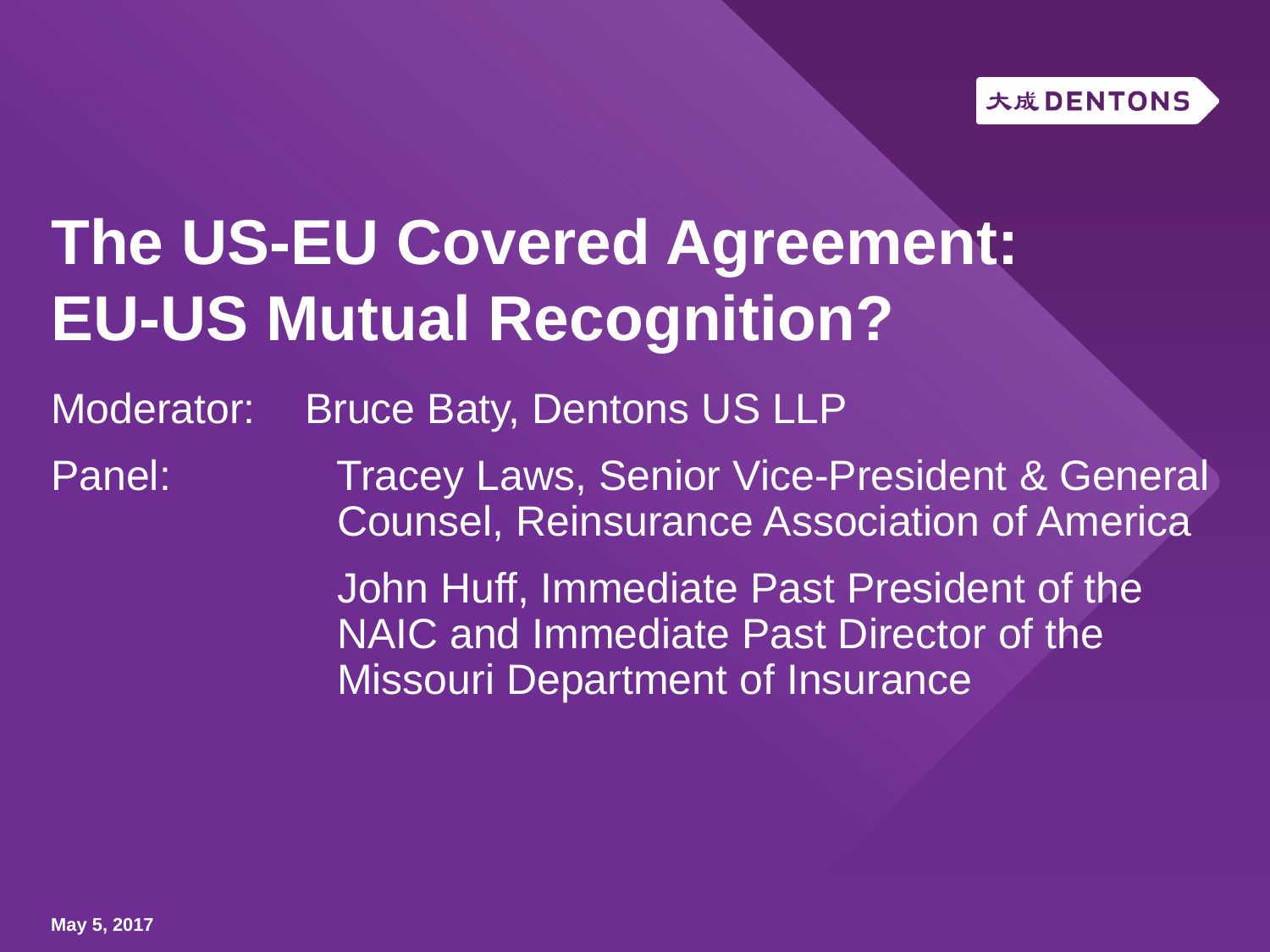#### *WHAT IS IT?*

- $\triangleright$  Written bilateral or multilateral agreement that "relates to the recognition of prudential measures with respect to the business of insurance or reinsurance that achieves a level of protection for insurance or reinsurance consumers that is substantially equivalent to the level of protection achieved under State insurance or reinsurance regulation."
- $\triangleright$  Authorized by Dodd-Frank Act
- $\triangleright$  Preempts state laws that conflict with its terms, except state insurance measures that govern:
	- o insurers' rates, premiums, underwriting or sales practices;
	- o any state insurance coverage requirements;
	- o application of antitrust laws of any state to the business of insurance; or
	- o any state insurance measure governing insurer capital or solvency, except where state measure results in less favorable treatment of non-U.S. insurer than U.S. insurer.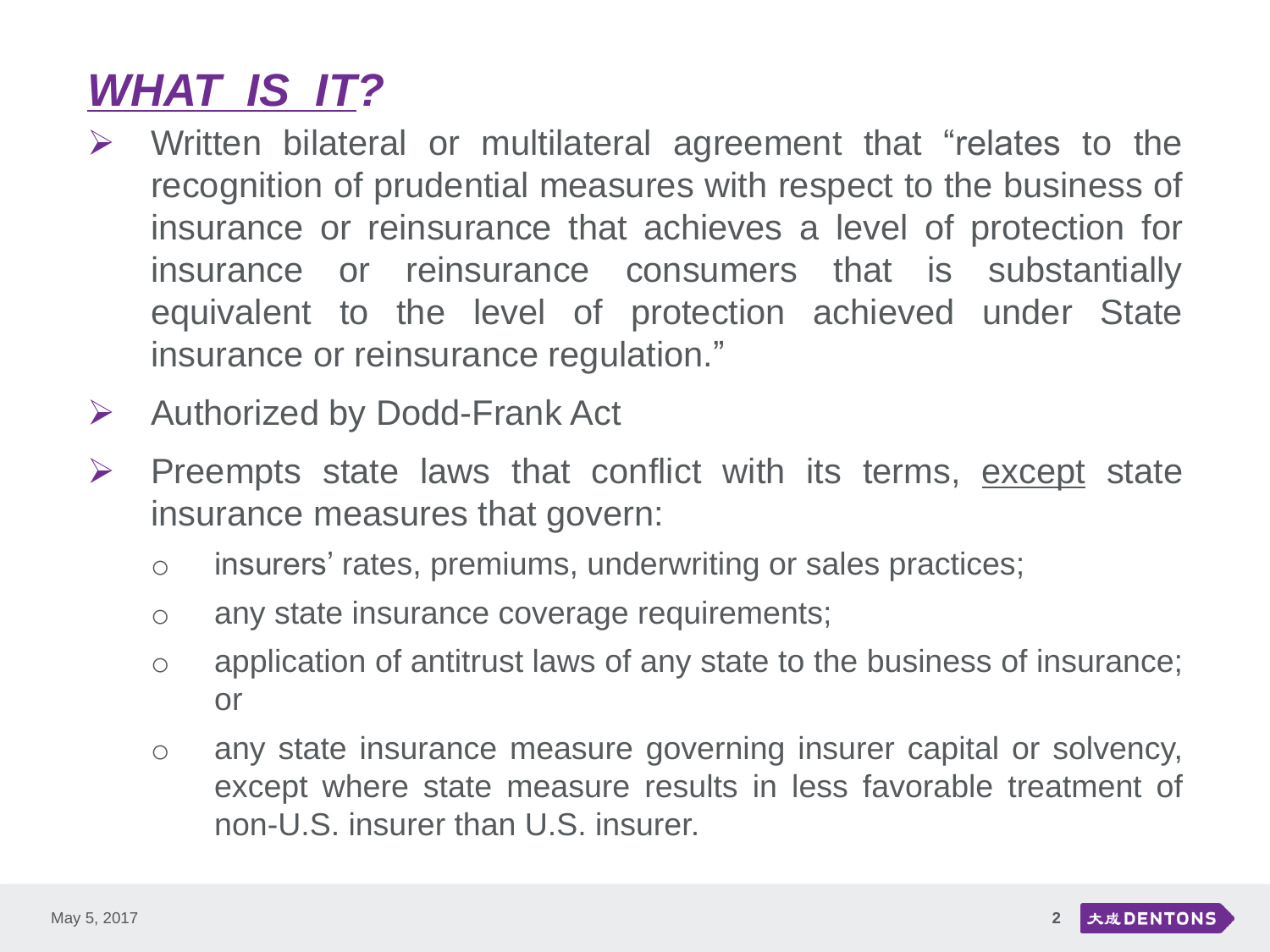#### *COVERED AGREEMENT BETWEEN US AND EU*

- $\triangleright$  In accordance with Dodd-Frank, Covered Agreement negotiated by U.S. Department of Treasury [through Federal Insurance Office (FIO)] and United States Trade Representative (USTR)
	- o Negotiated for US by Mike McRaith of FIO with USTR staff assistance
		- **Negotiations began in early 2016**
- Covered Agreement finalized and sent to Congress on 1/13/2017
	- o Congress has 90 days to review
		- No authority to revise or approve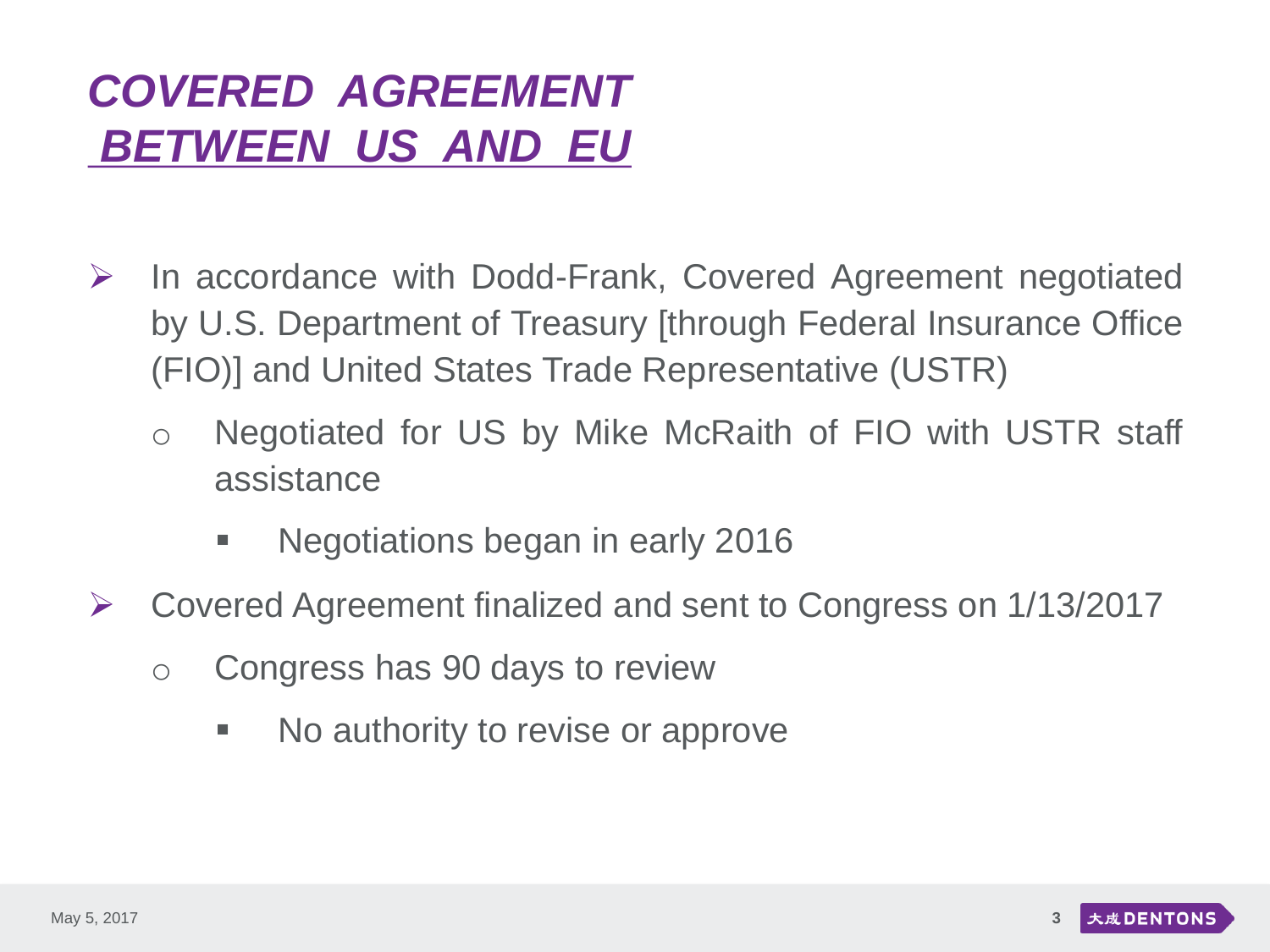#### *WHY WAS IT NEGOTIATED?*

- With implementation of Solvency II, US re(insurers) are:
	- o forced to open EU offices or be shut out of market;
	- o subject to onerous EU Solvency II requirements up to holding company level
- EU reinsurers under laws of US states are required to post collateral to secure their reinsurance obligations to US cedents
	- o EU reinsurers seeking uniformity and zero collateral

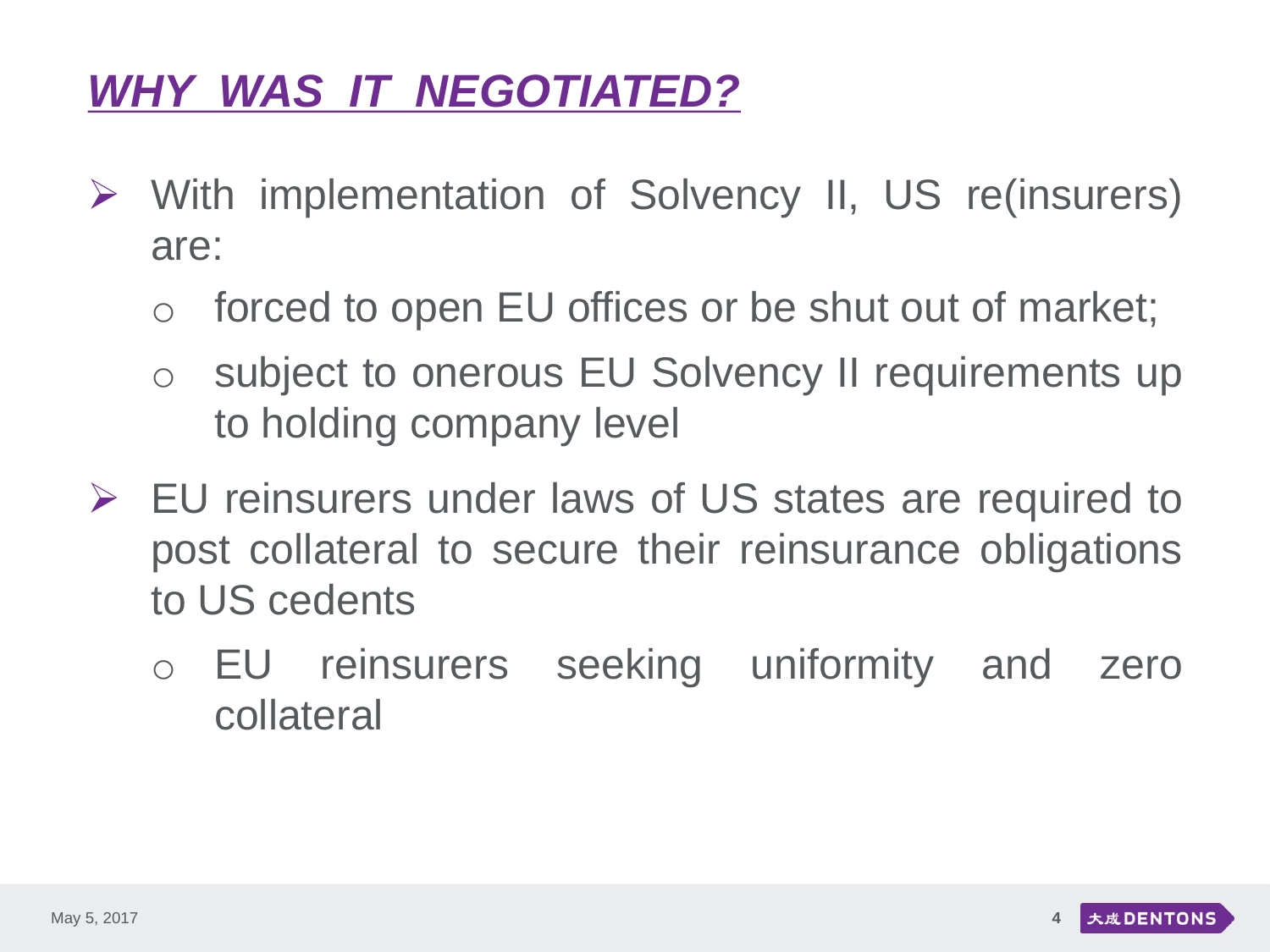

## **Reinsurance**

### **Group Supervision**

## **Exchange of Insurance Information Between Regulators**

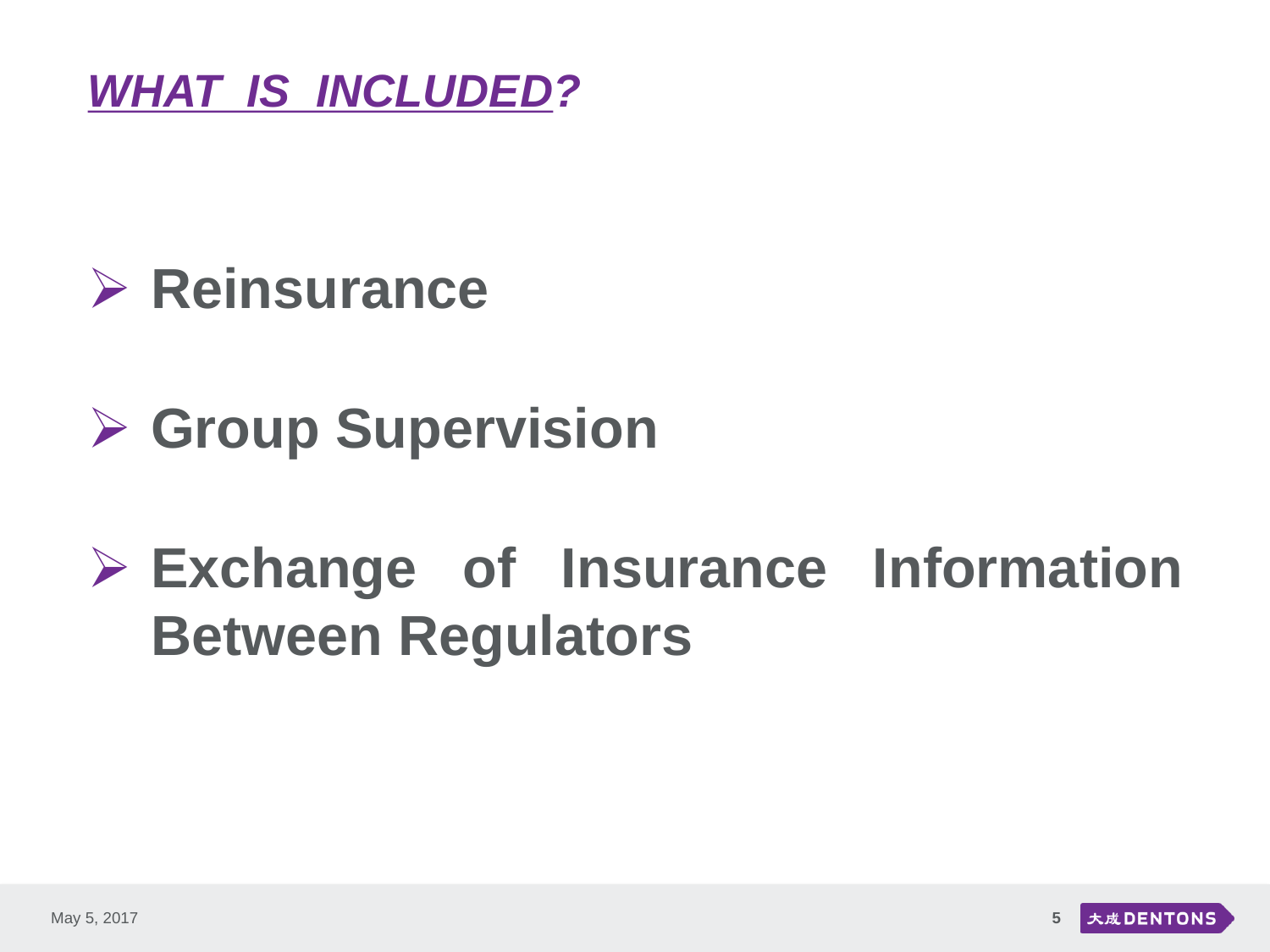### **Reinsurance collateral and local presence requirements eliminated in both EU and US**

- Collateral posting requirements for reinsurers operating in "host country" eliminated where certain criteria met
- Companies not required to have local presence in host countries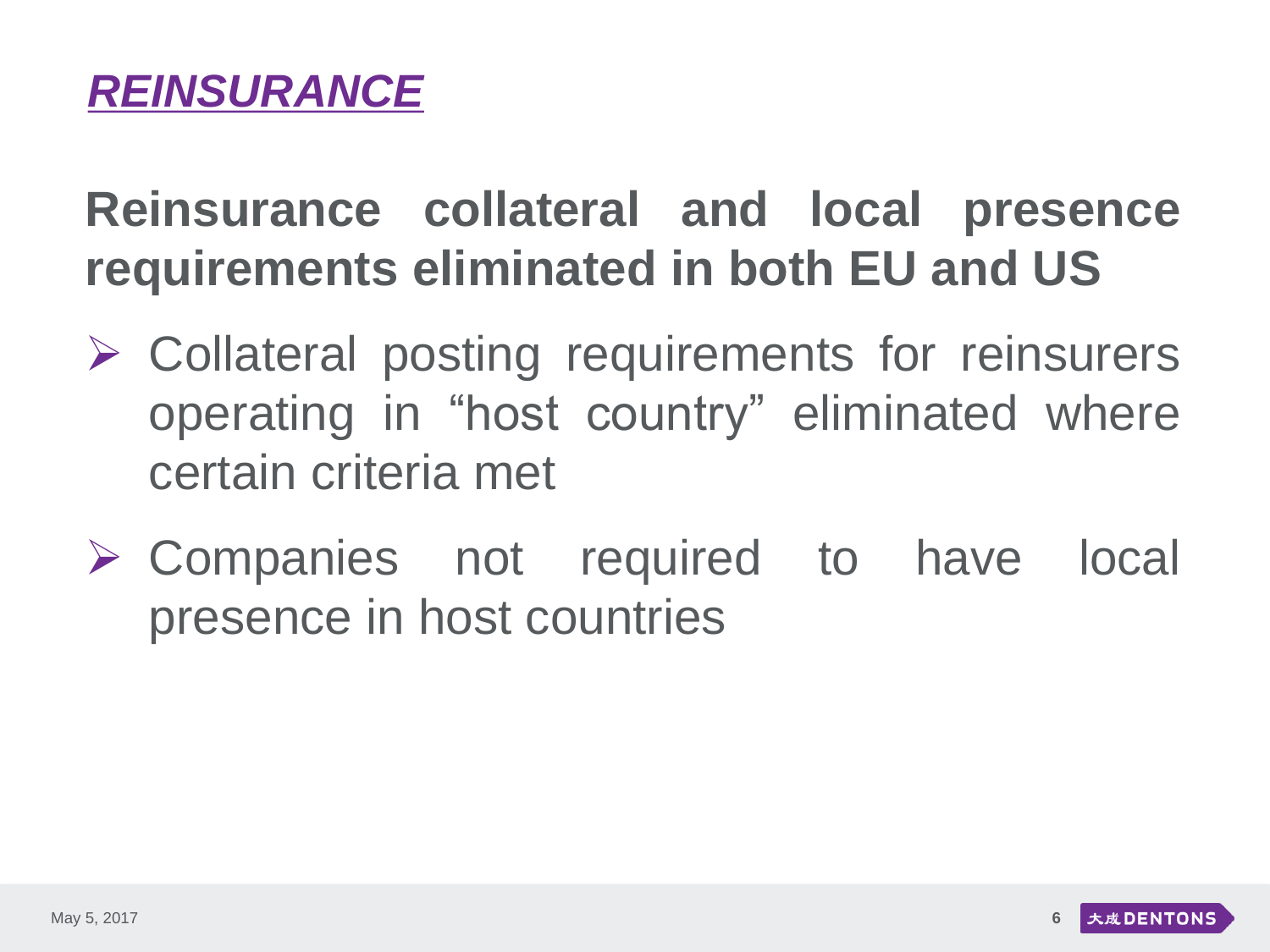#### **NAIC Certified Re Model v. Covered Agreement Provisions**

| <b>NAIC MODEL</b>                          | <b>COVERED AGREEMENT</b>                              |
|--------------------------------------------|-------------------------------------------------------|
| <b>Financial Strength Ratings</b>          | No Ratings Required; Solvency Ratio<br><b>Instead</b> |
| Notice of Regulatory Non-Compliance        | <b>Limited Notice Requirements</b>                    |
| <b>Audited Financials for 3 Years</b>      | <b>Audited Financials for 2 Years</b>                 |
| <b>Regulator Evaluates for Prompt Pay</b>  | <b>Terms Define Prompt Pay</b>                        |
| <b>Cedent Insolvency - Post Collateral</b> | <b>Cedent Insolvency - May Ask Court</b>              |
| <b>Regulatory Authority to Revoke</b>      | <b>Process for Regulatory Revocation</b>              |
| <b>Qualified Jurisdictions</b>             | <b>Favorable Treatment to EU</b>                      |
| <b>Catastrophe Deferral Period</b>         | No Reference                                          |
| <b>Concentration of Risk Consideration</b> | No Reference                                          |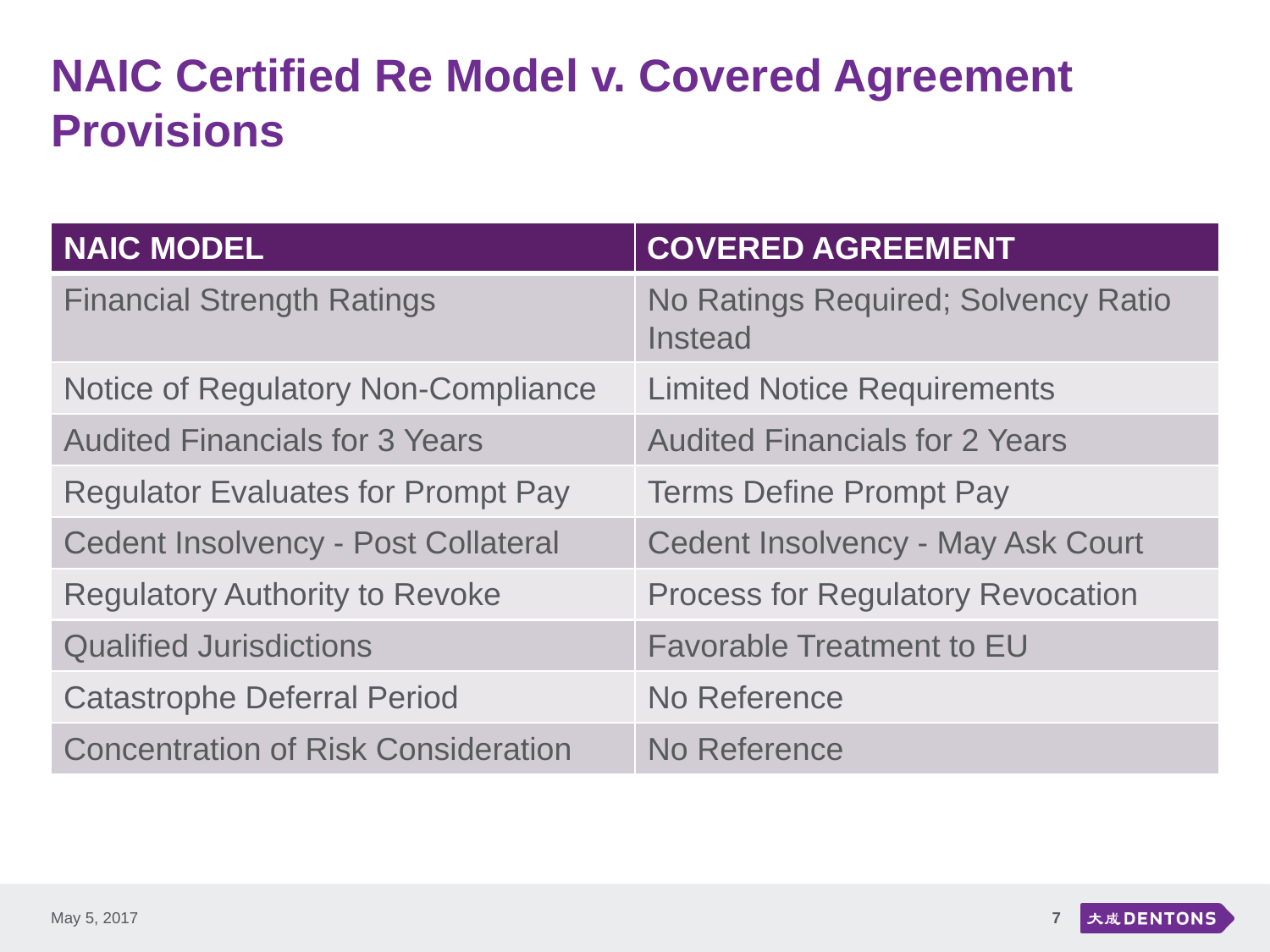#### **NAIC Certified Re Model v. Covered Agreement Provisions (cont'd)**

| <b>NAIC MODEL</b>                                                  | <b>COVERED AGREEMENT</b>                                                        |
|--------------------------------------------------------------------|---------------------------------------------------------------------------------|
| <b>Consent to Jurisdiction/Service of</b><br><b>Process</b>        | Similar                                                                         |
| <b>Annual Filing of Overdue Reinsurance</b><br><b>Recoverables</b> | <b>Biannually</b>                                                               |
| <b>Prompt Payment of Claims - Factor</b>                           | <b>Qualifier for Eligibility for Reduced</b><br><b>Collateral</b>               |
| <b>Solvent Scheme Participation - Factor</b>                       | <b>Prohibits Participation in Solvent</b><br><b>Scheme Involving US Insurer</b> |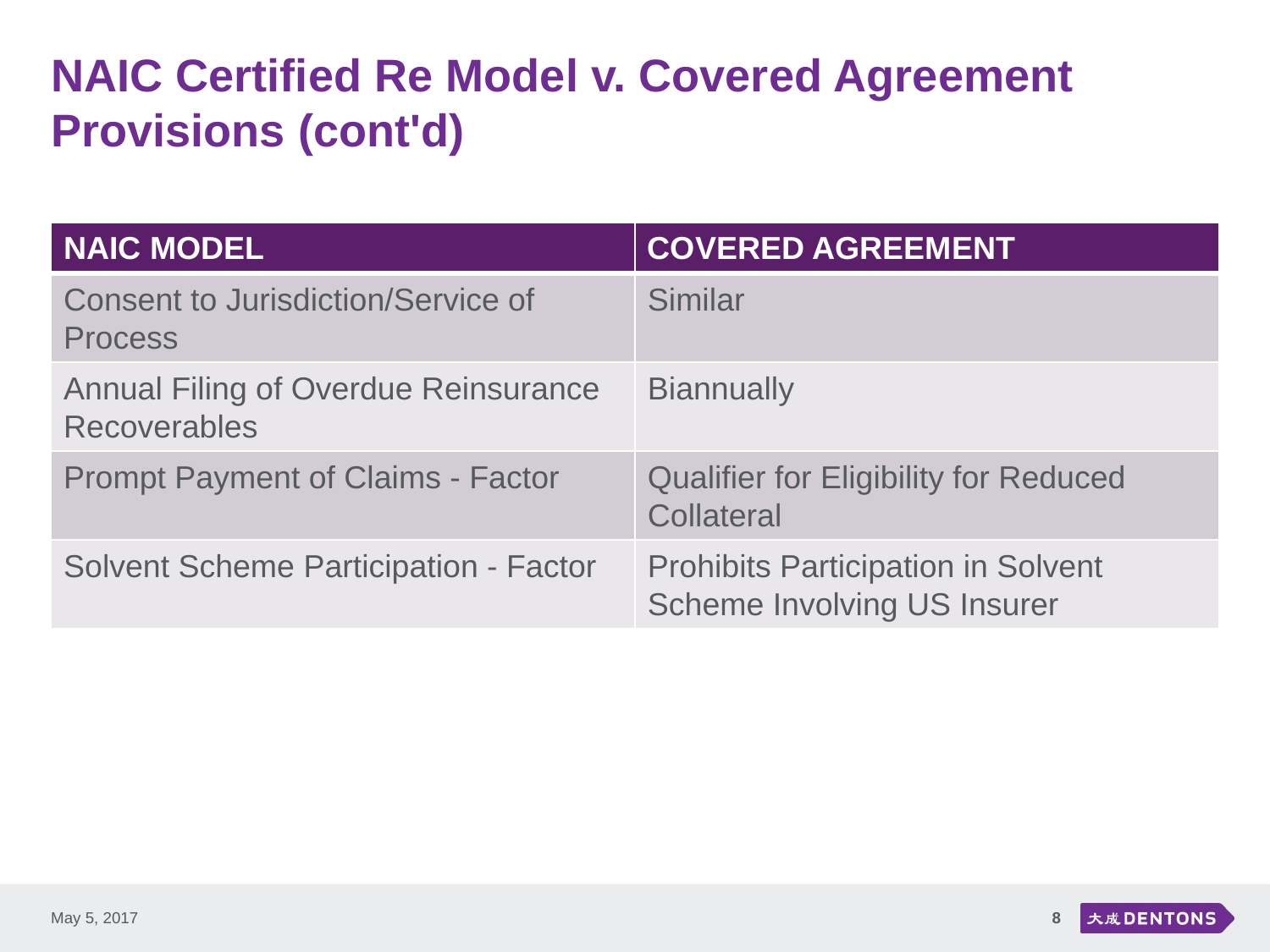#### *GROUP SUPERVISION*

### **Applies only to US and EU groups that operate in both jurisdictions**

- EU companies operating in US will be supervised only by EU requirements
- US groups operating in EU will not have to meet EU worldwide group capital, reporting or governance requirements
	- o Requires supervision of US groups at worldwide level

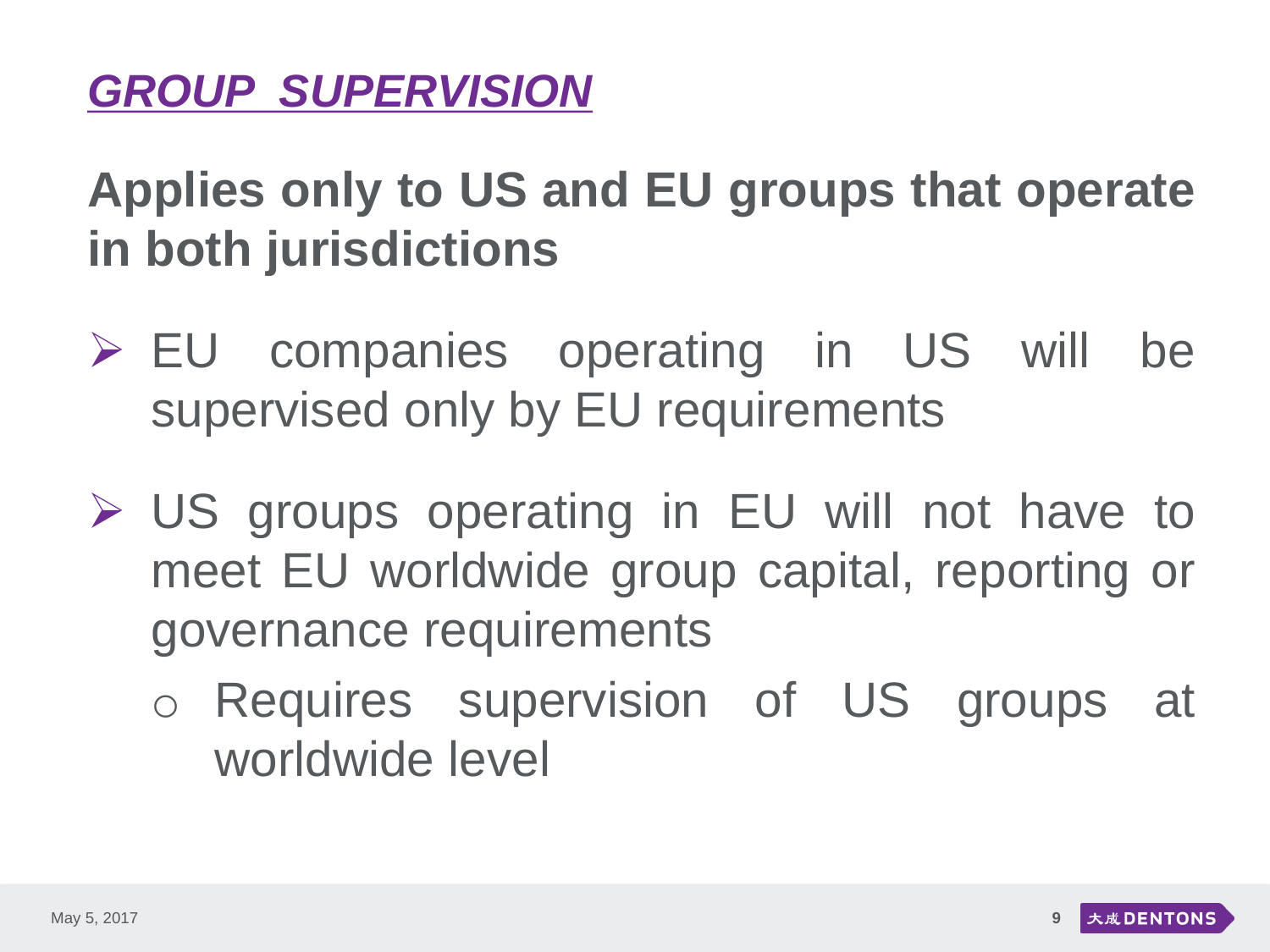#### *FORMAL PROCESS IN EU*

- $\triangleright$  Covered Agreement text being translated for vote by European Commission
	- Sent to European Council and Member States
- European Council authorizes European Commission to sign text
- $\triangleright$  EU Parliament will then vote to enter into force
	- o Will write report on Agreement, either approving or rejecting it
		- Cannot amend Agreement
- $\triangleright$  Process can take 1 2 years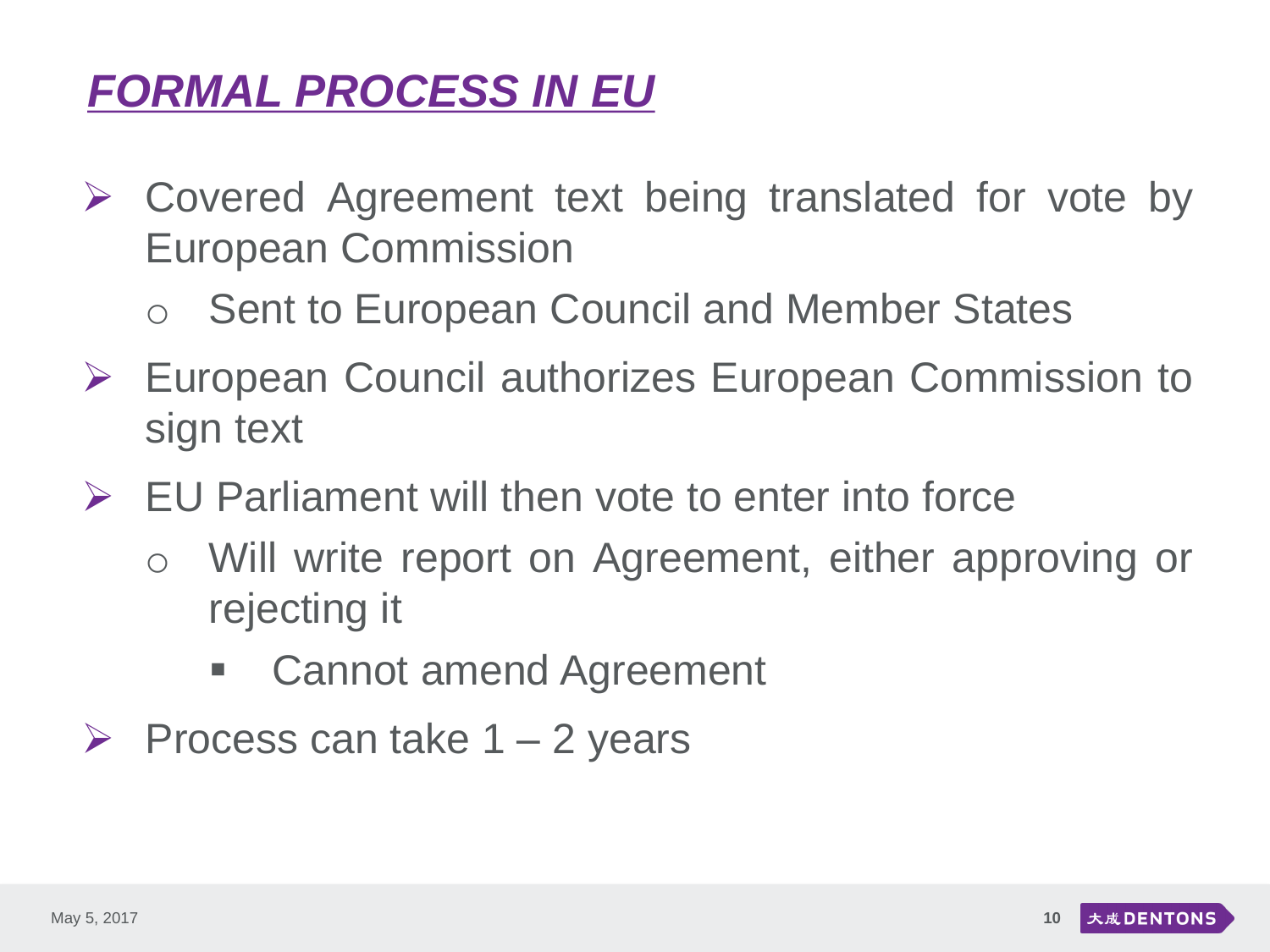#### *EFFECTS ON US STATES*

#### **States have five years to conform laws to Covered Agreement**

- $\triangleright$  During five years, US to encourage states to reduce collateral requirements for EU-based reinsurers by 20% per year from current levels
	- o 42 months after Covered Agreement signed, US will prioritize (by focusing on gross reinsurance premium volume) noncomplying states FIO determines give less favorable treatment to EU insurers than to US domiciled/licensed/admitted insurers
	- o US must complete any necessary preemption process within 60 months from date Covered Agreement signed
- $\triangleright$  Within five years, states to finalize development of group capital assessment for companies that do business in both jurisdictions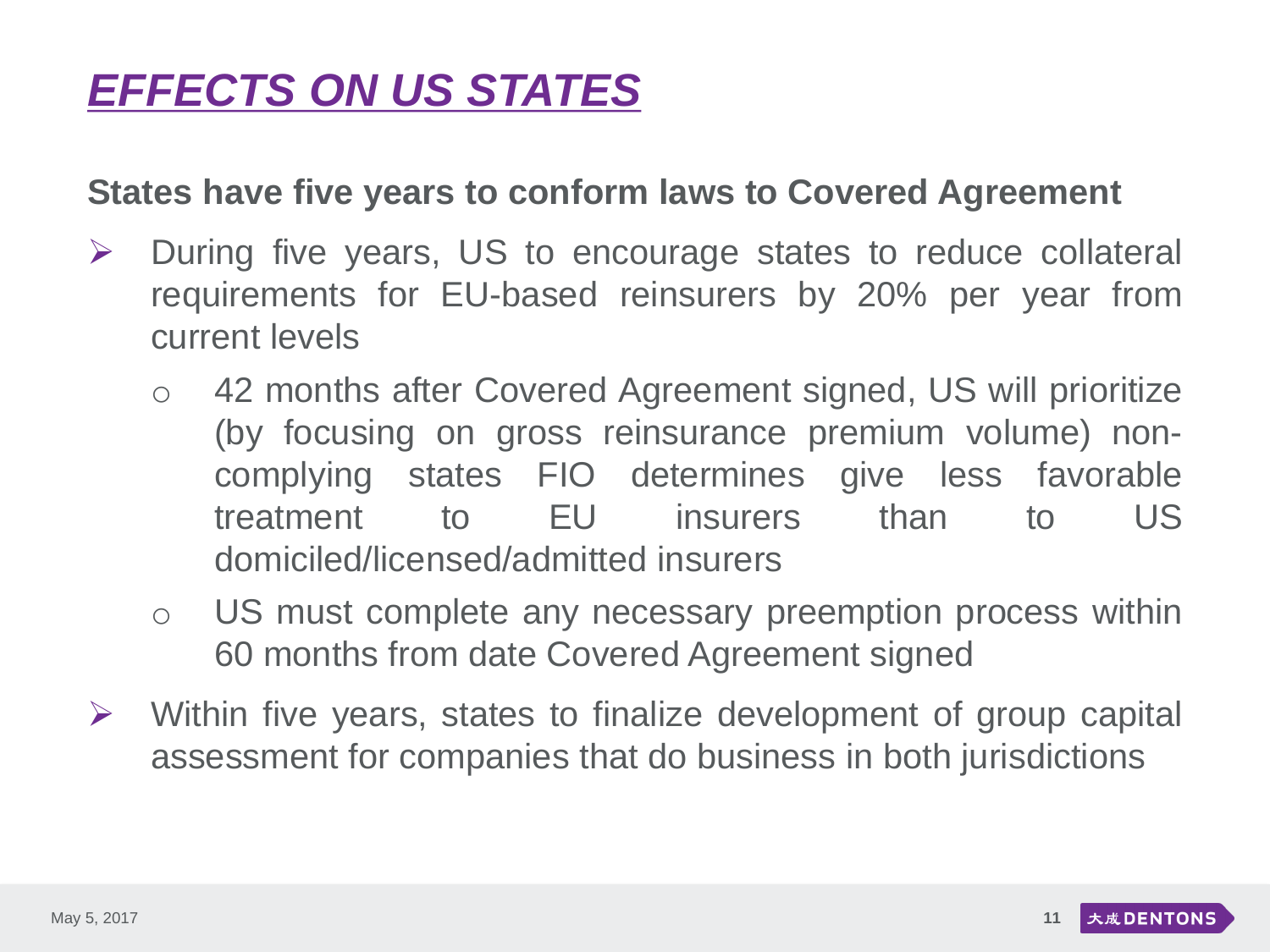#### *CAN IT BE RESCINDED / TERMINATED?*

- By Congressional legislative action to block it from taking effect
- **► By US refusing to sign it**
- $\triangleright$  If signed, through termination provision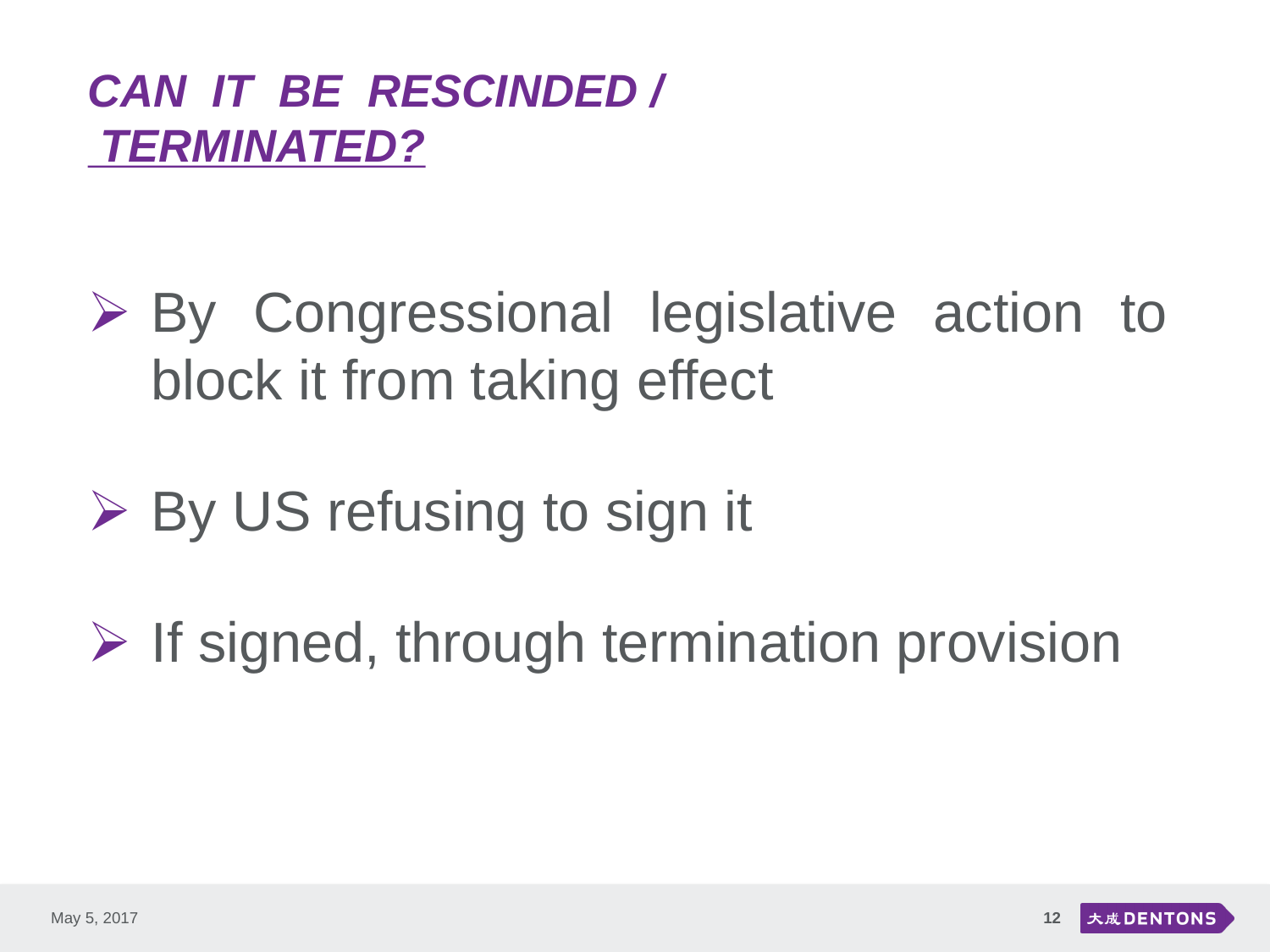#### *CAN IT BE RESCINDED / TERMINATED? (CONT.)*

#### **Termination Provision**

Article 11 – Termination and Mandatory Consultation

1. Following mandatory consultation, **either Party may terminate this Agreement at any time by giving written notification to the other Party,** subject to the procedures of this Article. **Unless otherwise agreed by the Parties in writing, such termination shall be effective in 180 days,** or 90 days with respect to termination described in Article 10, subparagraph 2(c), after the date of such notification. In particular, the Parties may terminate this Agreement where either Party has failed to fulfil its obligations under this Agreement or has taken measures inconsistent with the objectives of this Agreement.

(Emphasis supplied.)

**. . . . .**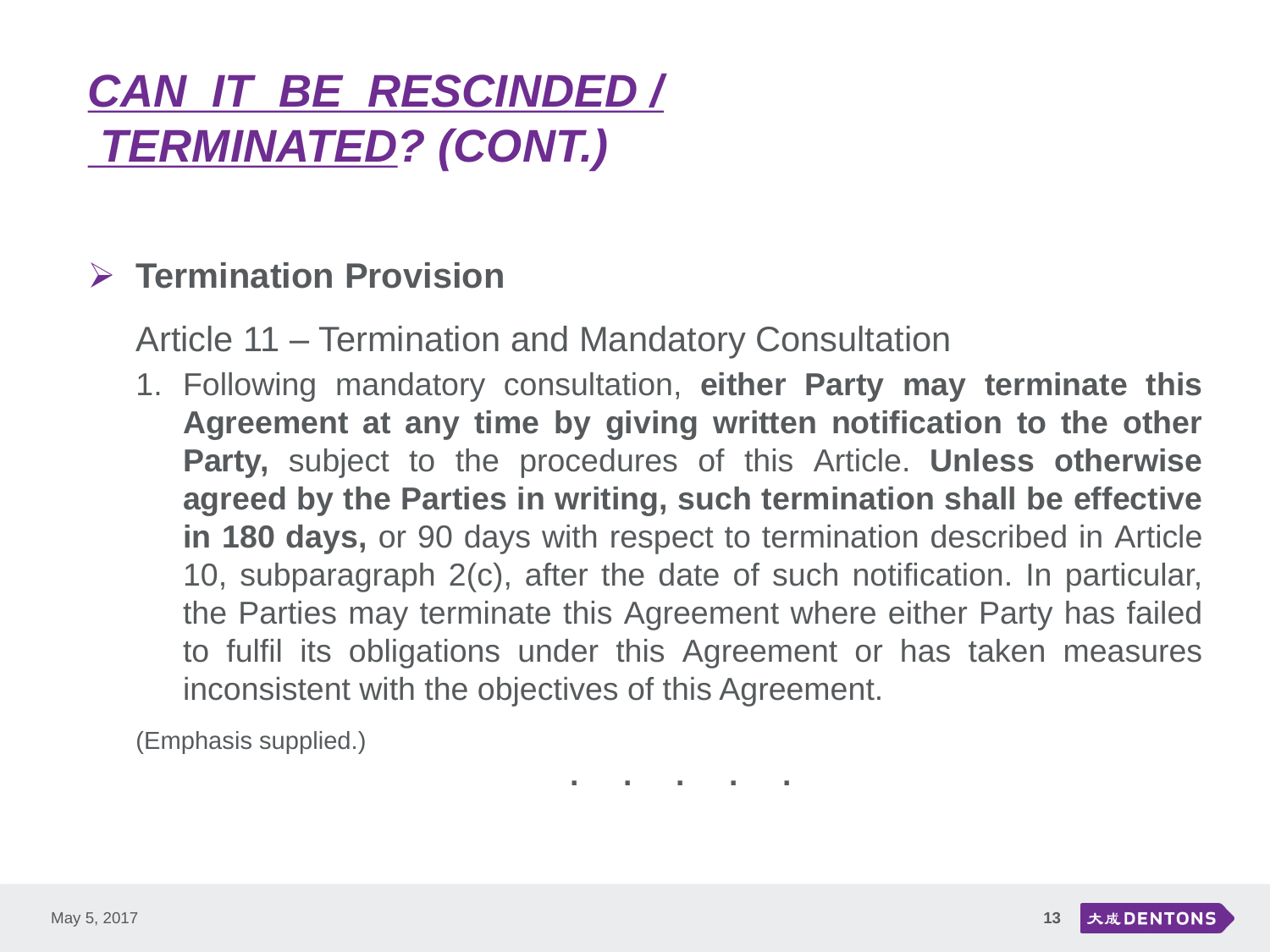#### *CAN IT BE RESCINDED / TERMINATED? (CONT.)*

- 4. Mandatory consultation through the Joint Committee shall be required if requested by either Party to the Chair of the Joint Committee, and shall commence not later 30 days, or 7 days if requested as described in Article 10, subparagraph 2(c), after such request unless the Parties agree otherwise. The Party requesting mandatory consultation shall provide written notice of the bases for the mandatory consultation. The mandatory consultation may be hosted at a site determined by the Parties, and if the Parties cannot agree on a location, then the Party requesting mandatory consultation shall propose three neutral sites outside of the territory of either Party, and the other Party shall select one of the proposed three neutral sites.
- 5. Mandatory consultation will be required prior to the termination of this Agreement, including with respect to the provisions of Article 10.
- 6. **If a Party refuses to participate in a mandatory consultation** as provided in this Article, **then the Party seeking to terminate may proceed to terminate the Agreement as provided in paragraph 1 of this Article**.

(Emphasis supplied.)

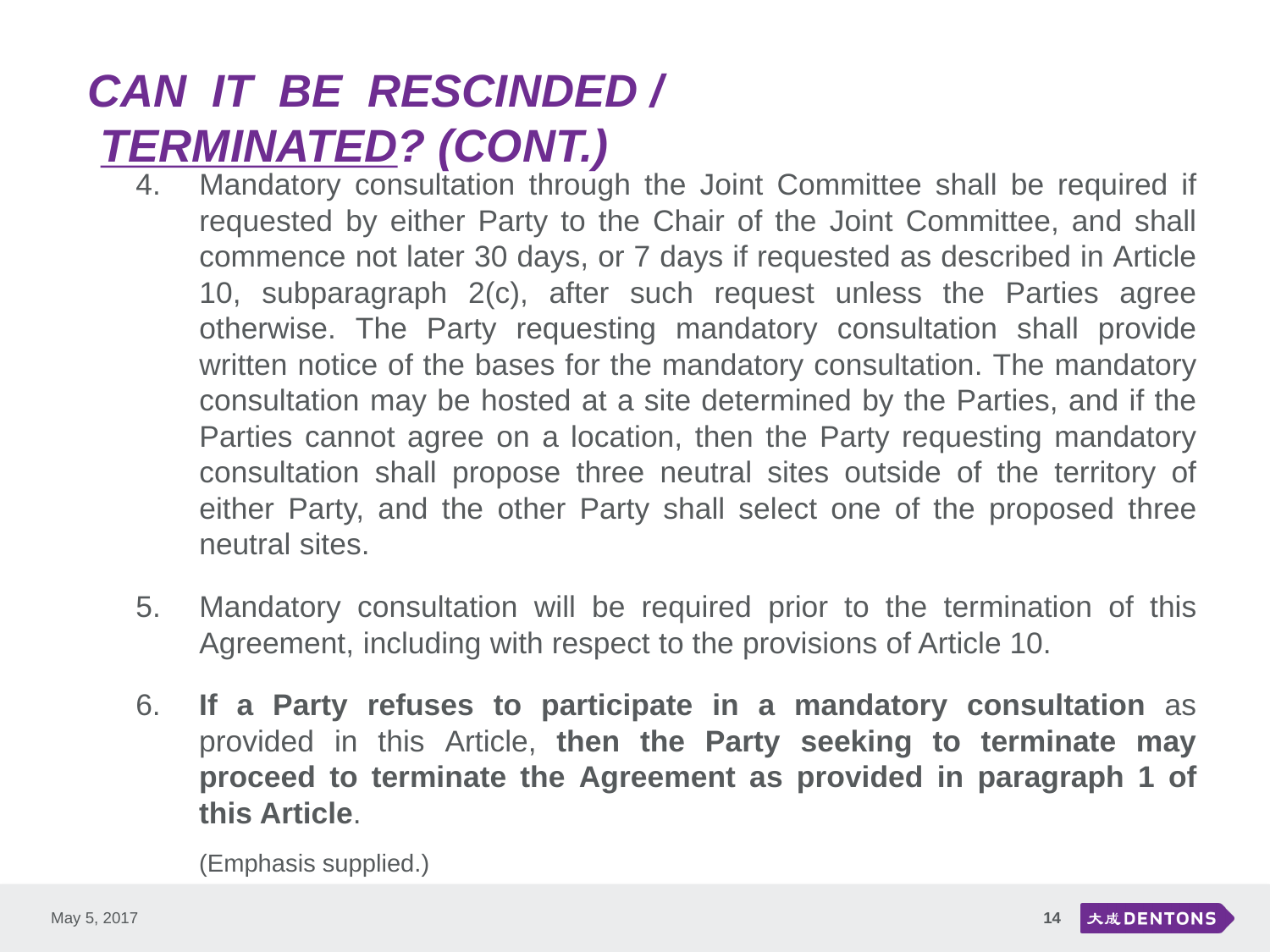#### *ISSUES RAISED ABOUT AGREEMENT*

### **Process Questions**

- o Transparency
- o Role of State Regulators
- o Dislike of FIO
- o No vote for Congress

### **Preemption**

o McCarran-Ferguson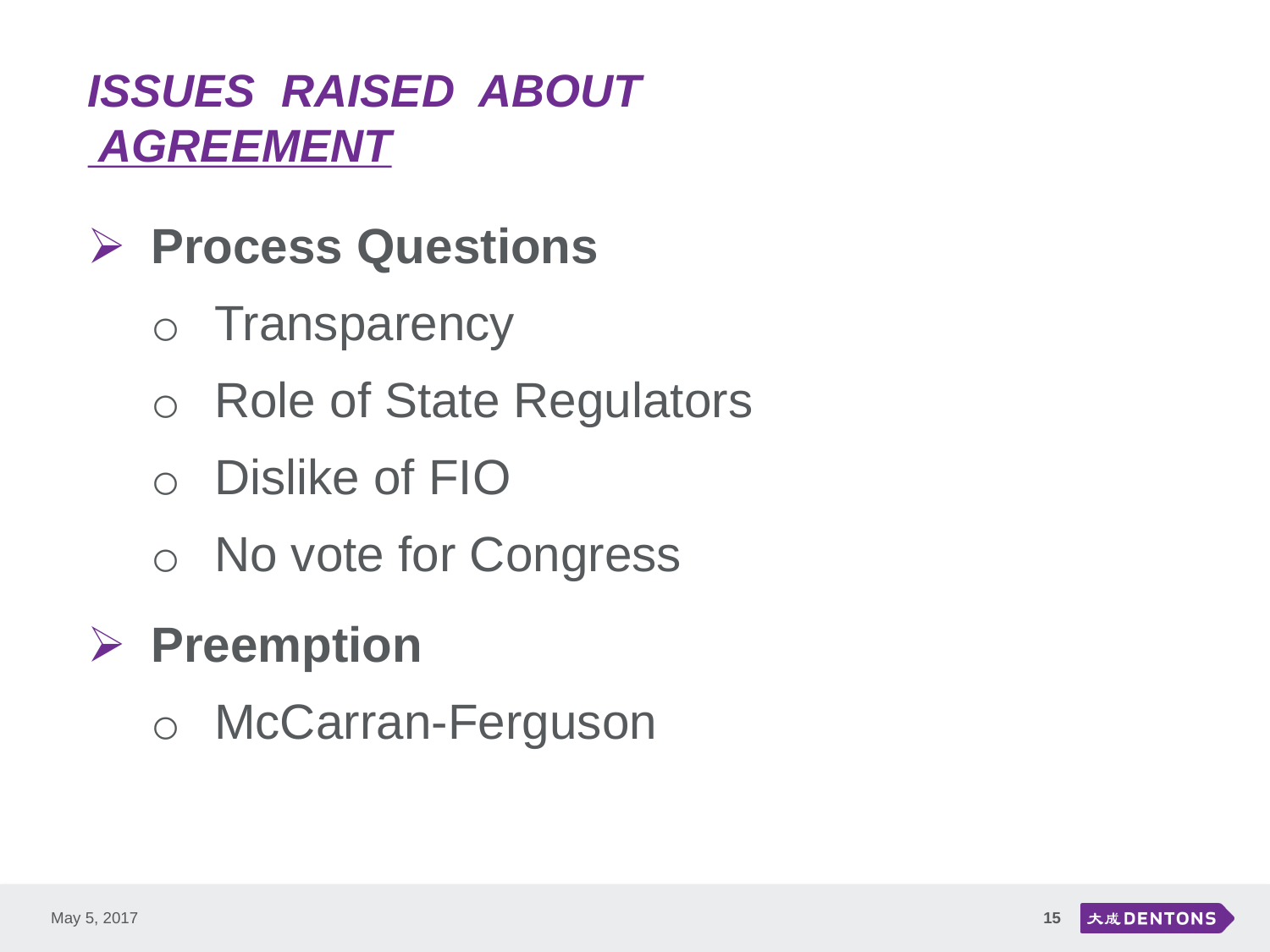#### *ISSUES RAISED ABOUT AGREEMENT (cont.)*

#### **Collateral elimination**

- o Retroactive or prospective only?
- o Elimination rather than elimination/ reduction sliding scale?

#### **Group capital assessment**

- o To what part of Group does it apply?
- o What happens if EU doesn't like assessment?
- **Role for State Regulators in Joint Committee**